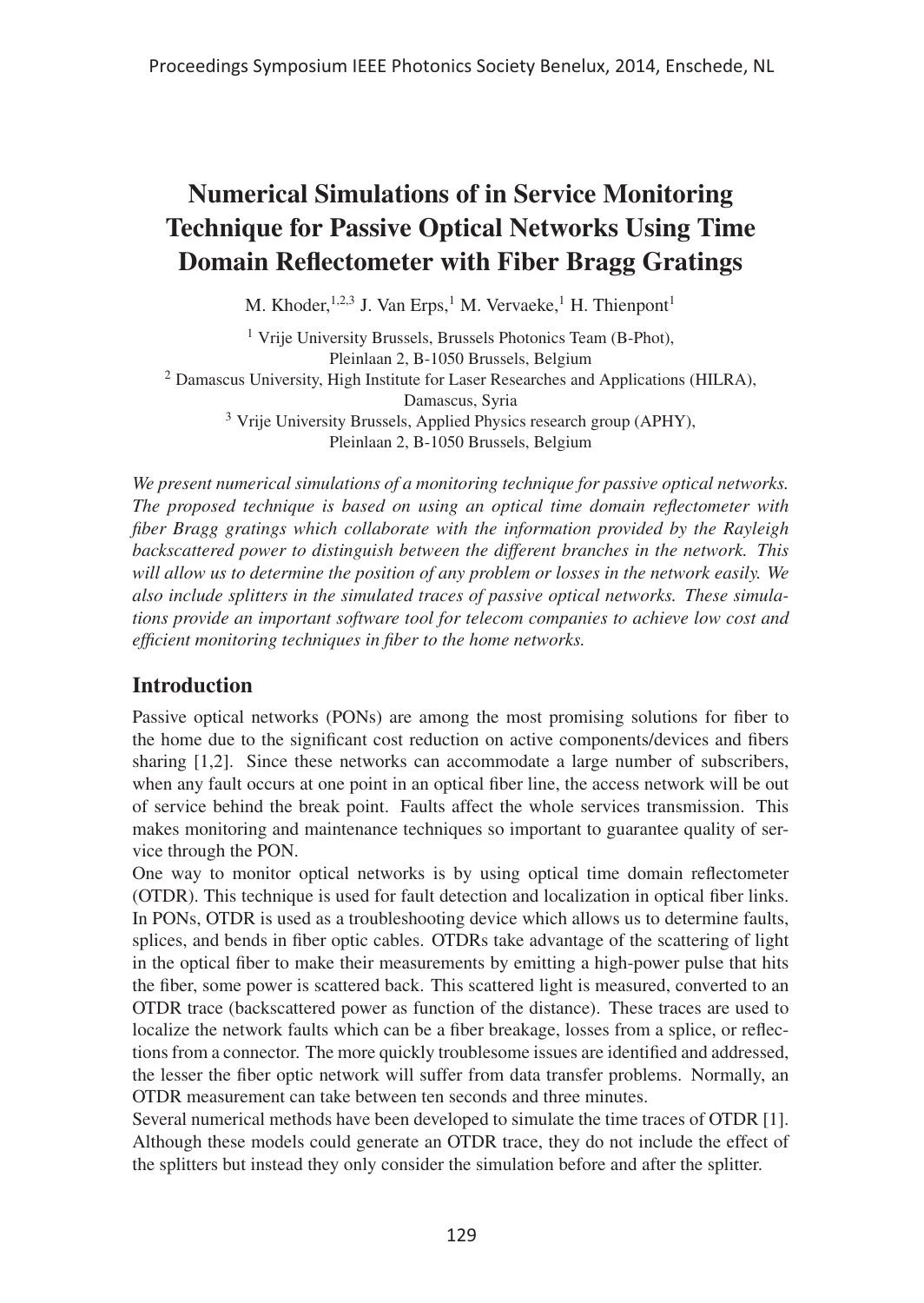In this paper, We present a mathematical model for the numerical simulations of the OTDR, In these simulations, we take into account the existence of the splices, the connectors, and the splitters in the network. We use fiber Bragg gratings (FBGs) as reflective elements with a certain reflection ratio in each branch to distinguish between the different branches. This software tool allows us to simulate the OTDR traces of PONs, which include splitters allowing the analysis of an OTDR monitoring of PONs from the central office. This feature is not found in any other existing state-of-the-art OTDR simulator [3]. This will help to analyze the feasibility of remote monitoring of the PON and if feasible, to reduce the cost and the time which are normally required to perform an OTDR tracing from the user site.

#### Rayleigh backscattering module

OTDRs launch pulses of light into a fiber under test and then measure the intensity of the backscattered light as a function of time. The differential width of this pulse is given by

$$
dz = dt * v_g \tag{1}
$$

where  $v_{\varrho}$  is the group velocity of the laser pulse and *dt* is the pulse duration. Let us consider  $P<sub>o</sub>$  is the peak power of the pulse, then the total backscattered power near the OTDR's front-panel connector is given by:

$$
dP_{bs} = 0.5 \times P_o \times \alpha_s \times S \times dz \tag{2}
$$

In equation (2), *S* is the backscatter factor,  $\alpha_s$  is the attenuation in 1/km due to Rayleigh scattering. *Po* is the pulse peak power. The total backscatter near the OTDR's front panel from the pulse can be rewritten as:

$$
P_{bs} = 0.5 \times P_o \times \alpha_s \times S \times \int_0^D e^{-\alpha z} dz
$$
 (3)

where  $\alpha$  is the total attenuation constant in 1/km for the fiber and *D* is the physical pulse width. In modern telecommunications fiber,  $\alpha$  and  $\alpha_s$  are nearly the same [1]. Solving equation (3), we have:

$$
P_{bs} = 0.5 \times P_o \times \alpha_s \times S \times \left[\frac{1 - e^{-D \times \alpha}}{\alpha}\right]
$$
 (4)

Expanding the exponent term in equation (4) and keeping only the first- and second-order terms, we get:

$$
P_{bs} = 0.5 \times P_o \times \alpha_s \times S \times W (1 - W \times \alpha)
$$
 (5)

In equation (5), *W* represents the pulse width in km. If the length of the laser pulse is small compared to the fiber's attenuation constant, then the quantity  $(1 - W * \alpha)$  is approximately 1, and equation can be simplified to:

$$
P_{bs} = 0.5 \times P_o \times \alpha_s \times S \times W \tag{6}
$$

This equation will form the basis for our matlab simulation model. In this equation, we see that the backscattered power is directly proportional to the scattering coefficient, the pulse width and the laser power. The backscatter coefficient, *S*, depends on the type of fiber being tested, and is proportional to the square of the ratio of the fiber's numerical aperture to its core index.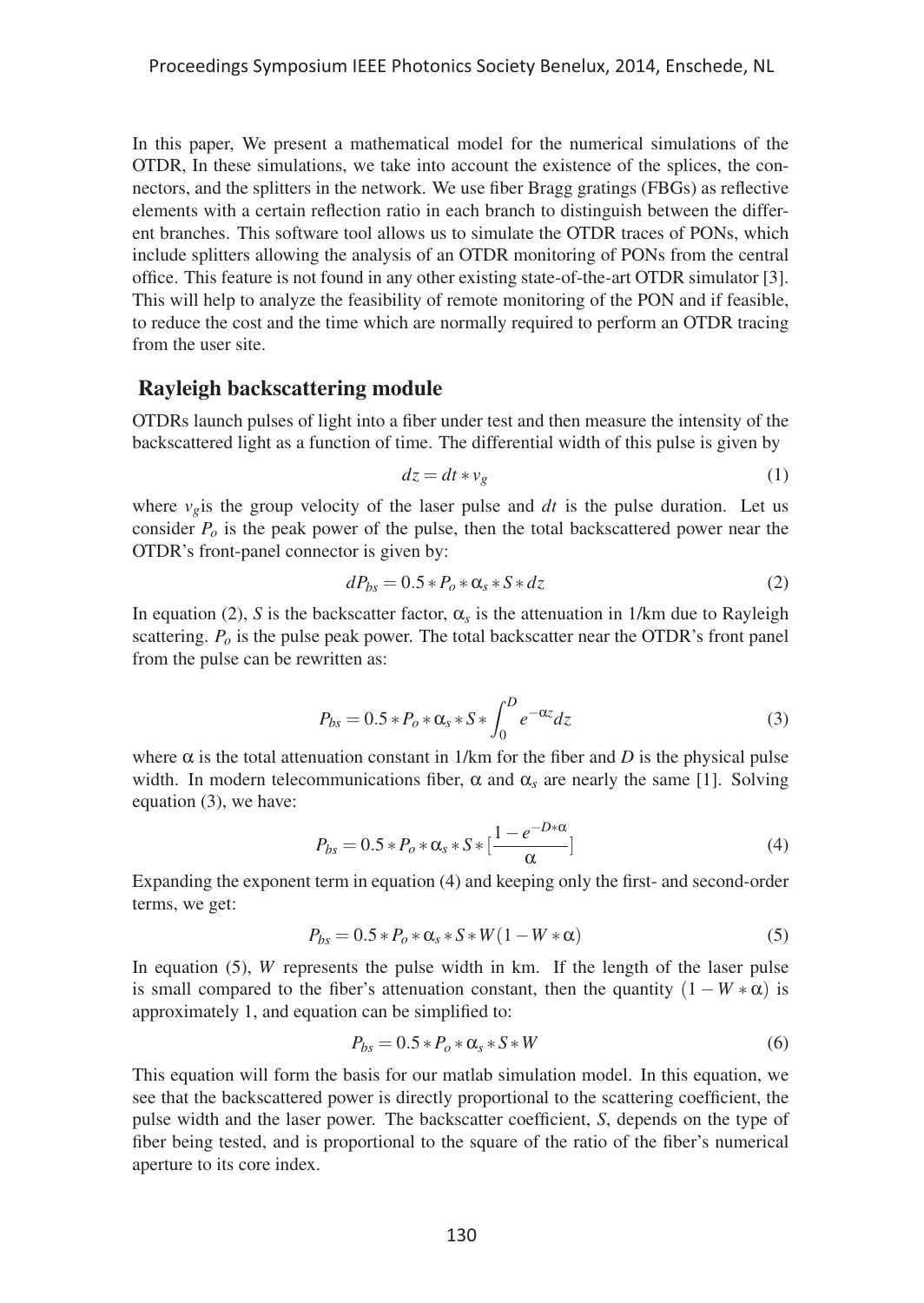#### Numerical results

We build a complete model in Matlab to simulate the backscattered power in PONs. In this model, we take into account the fiber segments, the nonreflective events, the reflective events, the splitters and branches. Moreover, we use fiber Bragg gratings as a reflective component at the end of each branch of the splitter. In the fiber segments, we calculate the losses due the attenuation. Optical Fibers are typically joined using mechanical splices, connectors, or fusion splices. Fusion splices are formed by aligning the fibers and then locally melting their ends with a hot electric arc discharge.

Once the fibers are fused, they essentially become one fiber, with a small localized loss in the area of the splice due to optical and/or mechanical tolerances. So there are small losses due to the splices which represent the nonreflective events in our simulations. Reflective events occur whenever light encounters a mismatch in the index of refraction of the material(s) through which it is traveling. In connectors for example, there are always microscopic air gaps between the ends of the connector ferrules. Because of these gaps, the light goes from the fiber with refractive index of approximately 1.5 to air, which has a refractive index of 1, and back to fiber. Because of this rapid change in index, some of the light is reflected. Splitters are devices used to broadcast an optical signal from one fiber to many fibers. Optical signals on any of the input ports are branched to all the output ports. If the splitter has only one input port it is called a 1-by-N splitter. The total loss from the input port to any output port of such an 1-by-N splitter is given by *Splitter<sub>loss</sub>* = 3.4  $\star$  [ln(*N*)/ln(2)]. Splitters pose several problems to the OTDR operator. If the OTDR is connected to the N side of a 1-by-N splitter, then the waveform shows a large loss at the splitter. This large loss limits the OTDR's ability to test far beyond the splitter as it affects the OTDR's dynamic range.

We use our model on a part of the PON, which consists of long fiber segment with length of 100 Km which is connected to the central office (CO) in first side while the second side



Figure 1: OTDR tracing for 4 branches (a) No break. (b) With break in 3rd branch. (c) With splice in 3rd branch.